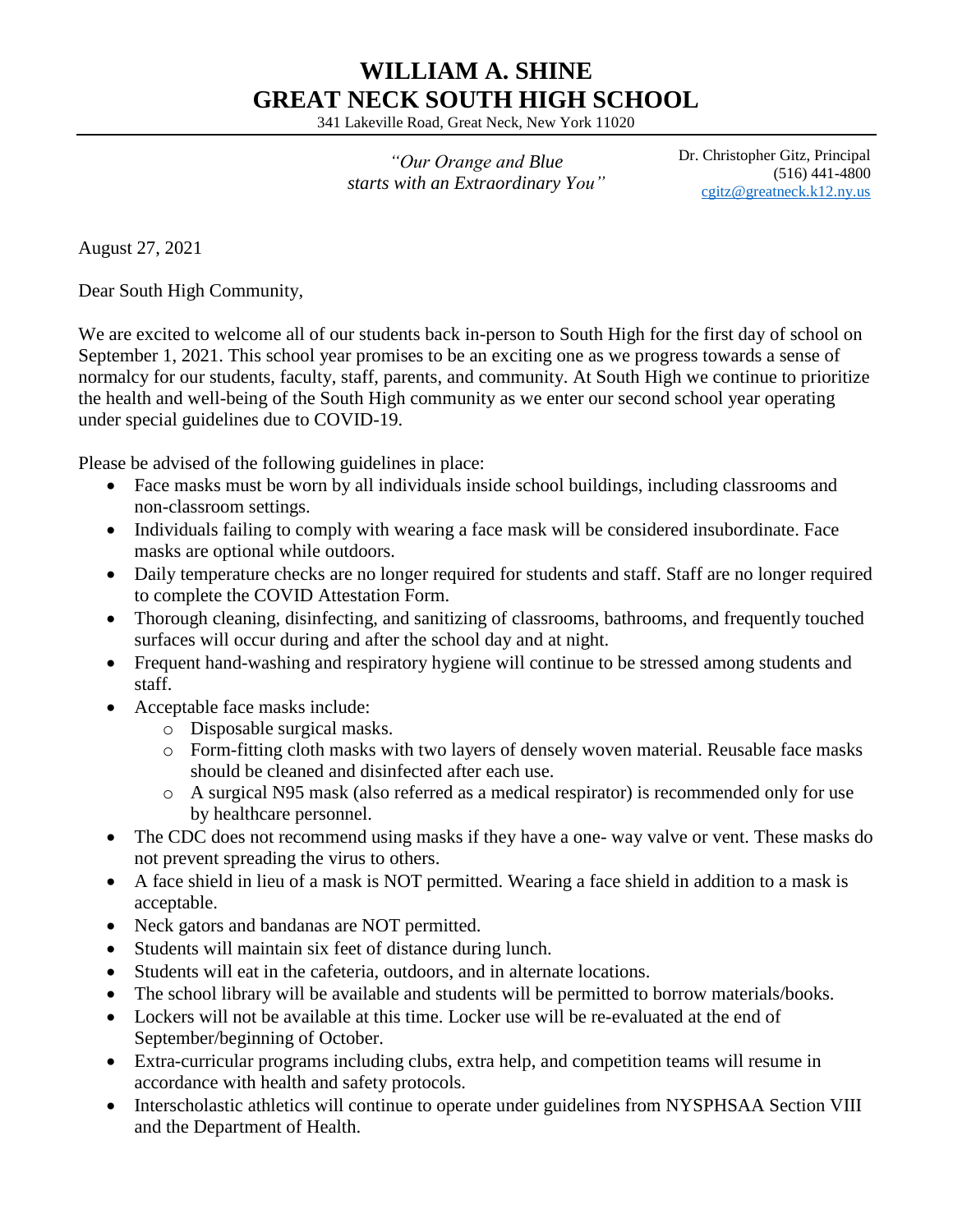Please click on the following link for more information regarding contact tracing and quarantining: [Reopening of Schools Update](https://ny02208059.schoolwires.net/cms/lib/NY02208059/Centricity/domain/27/presentations2021-22/BOE%20Presentation%20Reopening%20of%20Schools%208-25-21.pdf)

## New Faculty and Staff

This year we welcome the following new faculty and staff to South High:

Cathy Bartley, Office Staff Samantha Bindrim, Math Chan Chen, World Language Loriana Demirciyan, Science Claire Dzwielwski, Study Center Scott Eckers, Social Studies Scott Feldman, Business/Technology Laura Flores, Library/Staff Development Catherine Leung, Science Pamela Rodriguez, Math Sarah Scala, Office Staff Ilana Meredith Schikler, Performing Arts Lindsay Schultz, Social Studies

Upcoming Events

- September 3: Club Fair More information about the club fair will follow in the near future. The possibility exists that it may occur virtually.
- September 13 and 14: Photo Day for Grades 9-11 Students will be taking their photos during their English classes. A schedule listed by period and English teacher will be shared in the near future.
- September 14: Virtual Grade 12 College & Financial Aid Night at 6:00 p.m. Our Guidance Department will share more information as we approach this event. Please note this is a change in date from the printed school calendar.
- September 30: Annual Open House This will be a virtual event. As we approach this date more specific information related to this evening will be shared.

Please refer to our **South High Calendar** on the South High School website under the Calendars tab for more information about events going on at our school.

## Student Information

As we prepare for the new school year, we are requesting your child's cell phone number so that we can contact them directly in the event of an emergency. This initiative is endorsed by the District Safety Committee and is a best practice for safety and security. Please click on the following link for instructions on how your child can update their contact information in the Campus Student Portal: [Campus Student](https://ny02208059.schoolwires.net/cms/lib/NY02208059/Centricity/Domain/775/Updating%20Contact%20Information%20in%20the%20Campus%20Student%20Portal.pdf)  [Portal Instructions.](https://ny02208059.schoolwires.net/cms/lib/NY02208059/Centricity/Domain/775/Updating%20Contact%20Information%20in%20the%20Campus%20Student%20Portal.pdf)

## South High Table of Organization

Please take a moment to view our [South High Table of Organization.](https://ny02208059.schoolwires.net/cms/lib/NY02208059/Centricity/Domain/775/Table%20of%20Organization.pdf) Should you have any questions or are seeking information about your student we are hopeful the table of organization will assist you. Please note the table of organization outlines duties for our building administrators and deans. If you have any